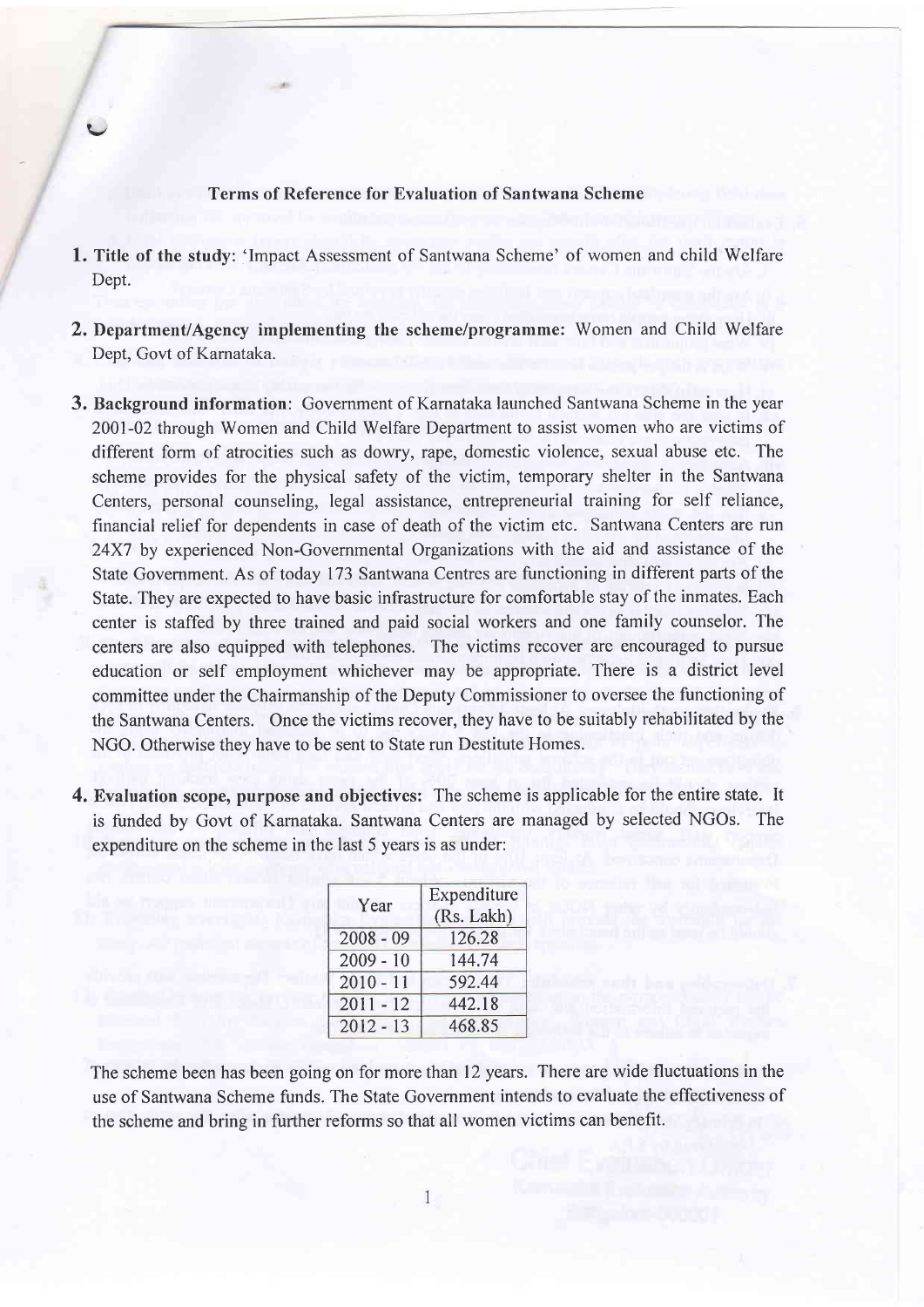## 5. Evaluation questions: Following are the evaluation questions:

- i. Are the Santwana Centers functioning as per the guidelines? Are they working 24x7?
- ii. Are the promised support and facilities actually provided by Santwana Centers?
- iii, How many people have benefitted from the scheme so far?
- iv. What proportion and how well are the victims finally rehabilitated by the NGOs?
- v. What is the per person cost for successful rehabilitation?
- vi. How satisfied are the inmates of Santwana centers with the quality of the services?
- vii. In case the affected woman is not able to lead a satisfactorily life, what other alternative interventions are taken up by the Santhwana Centres?
- viii. After family counseling, how many follow up revisits are paid to the affected women?
- ix. What is the performance rating of different NGOs in implementing Santwana effectively?
- x. Are the staffs employed at the Santhwana Centres aware of different schemes being implemented by the other departments which can benefit the deserving women?
- xi. Are the other Departments providing sufficient co-operation to the NGOs?
- xii. Is there any overlap of Santwana Scheme benefits with any other scheme/ Department?
- xiii. whether there is sufficient awareness about Santwana Scheme in the general public?
- xiv. what proportionate of the victims are denied admission and for what reasons?

xv. How Santwana Scheme could be implemented better in the future?

- 6. Evaluation methodology: At least 2 Santwana Centers should be selected randomly in each district and their functioning in the last 5 years has to be assessed thoroughly using the objectives set out in the scheme guidelines. short term and long term relief provided to the victims should be evaluated for at least 20% of the cases using case tracking method. Interviews should be conducted with the past and present inmates of Santwana Centers, NGOs support staff, social workers, counselors, legal counsels and officers of the various Departments concerned. At least l0% of the cases which have been rehabilitated should be evaluated for self reliance of the victims. About 5 - 6 similar rehabilitation centers run independently by other NGOs in various districts without any Government support or aid should be used as the benchmark for judging the service quality.
- 7. Deliverables and time schedule: The women and child welfare Department will provide the required information and data to the prospective applicants. Successful Consultant is expected to adhere to the following timelines and deliverables:
	- a. Work Plan for the proposed study should be submitted within 30 days after the release of first installment of the contract sum.
	- b. Primary data collection should be completed within 3 months after the work plan is approved by KEA.